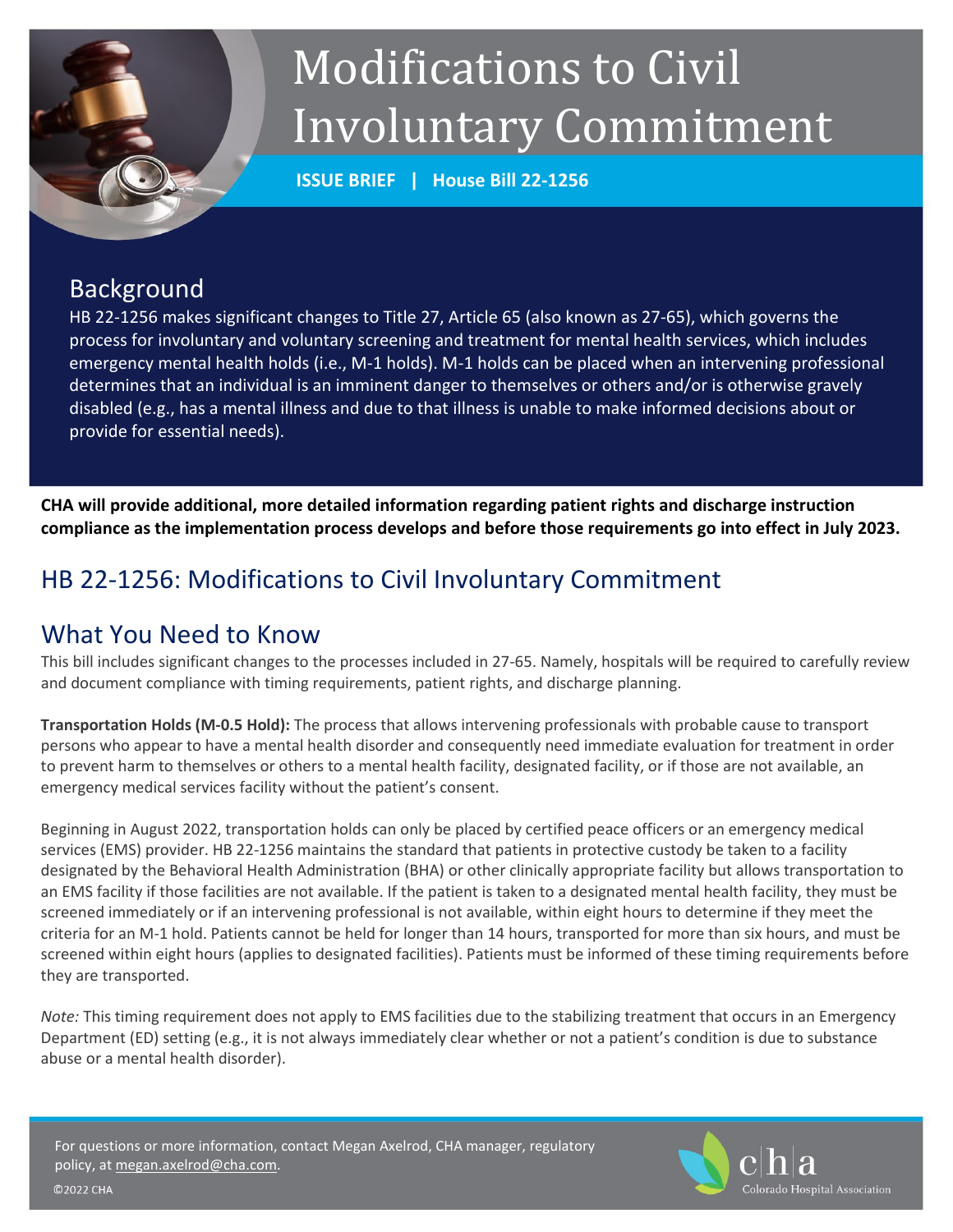# HB 22-1256: Modifications to Civil Involuntary Commitment – *continued*

### What You Need to Know

#### **72-Hour Hold Process- M-1 Hold -Effective July 1, 2023**

There has been significant confusion among both designated and non-designated facilities as to when the 72-hour treatment and evaluation time frame begins for patients on M-1 holds. This bill codifies a requirement that the Office of Behavioral Health has been unofficially following that the 72-hour time frame begins when the patient is first accepted at an EMS facility. CHA secured language to ensure that nothing in the bill precludes EDs from fulfilling their Emergency Medical Treatment & Labor Act (EMTALA) obligations to provide patients stabilizing treatment or the common law duty of care that prohibits facilities from releasing patients from leaving if they lack decision-making capacity (even if the 72 hours has elapsed).

HB 22-1256 includes language to clarify that an evaluation may include an assessment to determine if the individual continues to meet the criteria for an emergency mental health hold. For example, if the individual is stabilized in the ED and does not need treatment in a designated mental health care facility OR if the individual requires further treatment. This evaluation must be completed using the BHA standard form and can be completed by an APRN, a licensed PA, an LCSW, a licensed professional counselor, or a licensed marriage and family therapist with experience in behavioral health risk assessment. Note: These professionals cannot place 3-month certifications – those must be completed by professional persons (e.g., physicians or psychiatrists).

If the patient continues to meet the M-1 hold criteria, the facility must notify the BHA at or before the 72-hour clock elapses. They must also notify the patient's lay-person and the court. The court must then appoint an attorney. Note: Facilities have the option to notify the BHA before the end of the 72 hours if they need assistance (facility is not required to provide an attorney). The bill's fiscal note supports 24/7 assistance from the BHA to facilities. The BHA is required to actively assist facilities when they receive a request for assistance.

#### **Behavioral Health Administration**

As noted above, the bill requires the BHA to support facilities with placement options following facility notification. This was a top CHA priority to address the ongoing problem where patients in crisis remain in EDs due to the facility's inability to locate appropriate placement options. HB 22-1256 requires the BHA to report if they have the capacity to support EDs with appropriate placement options (first report Jan. 1, 2023).

The BHA is also required to develop standard evaluation forms and train providers and intervening professionals on the emergency hold process. The BHA will also provide guidance on how to develop a patient safety plan (a discharge requirement) and information on psychiatric advanced directives.

The BHA will also report annually to the general assembly on the number of M-1 holds, the reasons for the holds, demographic background, and how often facilities requested assistance from the BHA due to the lack of placement options.

#### **Patient Rights**

The bill outlines rights afforded to patients when being evaluated for an M-1 hold in an EMS facility. Note: These rights can be denied if a licensed provider involved in the person's care would cause the person to destabilize or create a danger to the person's self or others. Those instances must be documented. For example, the original bill prohibited facilities from separating a patient from their clothing or cellphone – this requirement was amended to allow a facility to restrict access to these possessions until a licensed medical or behavioral health professional is able to conduct a safety assessment to determine if access would put the patient or facility staff (or others) at risk.

For questions or more information, contact Megan Axelrod, CHA manager, regulatory policy, a[t megan.axelrod@cha.com.](mailto:megan.axelrod@cha.com) 



©2022 CHA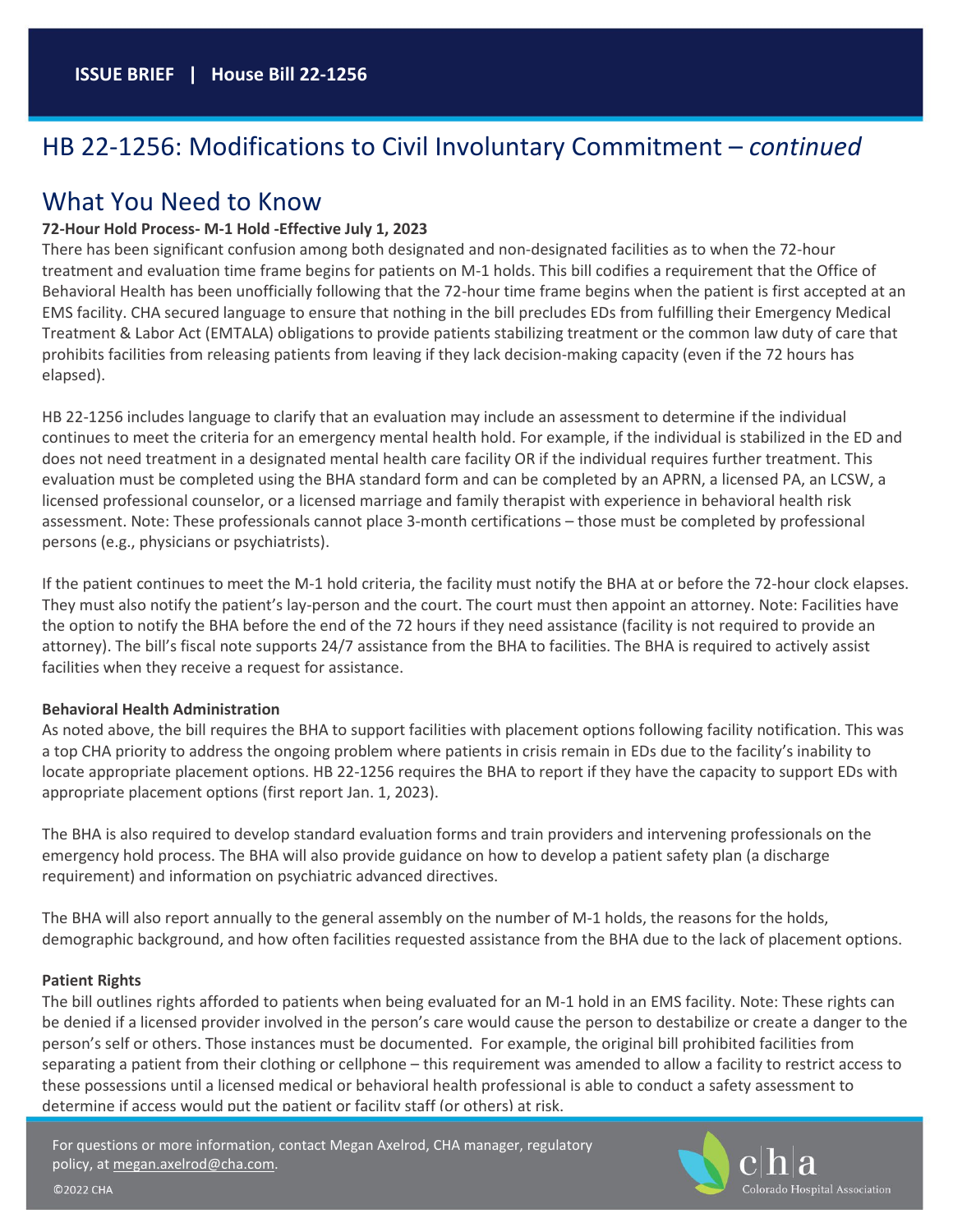# HB 22-1256: Modifications to Civil Involuntary Commitment – *continued*

### What You Need to Know

Other new, explicitly outlined rights include a right to have their nutritional needs met in accordance with recognized dietary practices, a right to privacy to the extent possible during treatment, a right to not be discriminated against, and a right to see a patient representative within 20 hours of a request.

#### **Discharge Planning: Effective July 1, 2023**

A facility will need to document an attempt to contact any person who was placed on an emergency hold at 48 hours or document that the patient's Medicaid managed care entity was notified or that arrangements were made with a contracted safety net provider.

The bill requires that all patients who are evaluated for an M-1 hold receive discharge instructions and a "clinically appropriate" supply of medication (up to the treating provider's discretion). The bill also requires a safety plan if it is indicated by the patient's condition and information about advanced psychiatric directives. Note: The facility is not required to assist the patient with creating the advanced psychiatric directive – information on both safety plans and advanced psychiatric directives will be provided by the BHA.

HB 22-1256 also requires that facilities follow up with all individuals 48 hours following discharge, with some caveats secured by CHA:

- If the patient is on Medicaid, the facility must notify the patient's regional accountable entity (RAE) the RAE will be required to complete the follow-up requirement.
- A facility may partner with a crisis call line to facilitate the follow-up call.
- If the facility partners with a safety net provider to care for this population, that entity may provide the follow up.

### Timeline

- **Aug. 10, 2022**: Administration for Article 65 of Title 27 transfers to the BHA, the list of professionals able to place an M-1 Hold expands, changes to procedures for emergency transport, initial evaluation, and grievance filings take effect, extended certifications for treatment must be filed with the court at least 30 days prior to the expiration of the original certification for long-term care and treatment, and requires court petitions to include recommendations for inpatient or outpatient services.
- **July 1, 2023:** Most changes related to hospitals go into effect. Note: There will be a substantive rulemaking process that will occur prior to this implementation. CHA will provide additional information throughout the process.
	- $\circ$  Authorizes EMS facility to place a subsequent if a placement cannot be located and requires them to immediately notify the BHA, the person's lay-person, and the court. The BHA will also be required to provide the facility placement support, and the court will be required to appoint an attorney.
	- o Discharge requirements go into effect, including the follow up.
	- o Patient rights requirements go into effect, which allows patients to file complaints with the BHA and CDPHE.
	- $\circ$  Expands a certified peace officer to invoke a hold and take an individual into protective custody and transport them to an emergency medical services facility, including when a warrant has been issued if the peace officer believes it is in the best interest of the patient.
	- $\circ$  Increases penalties on individuals who file a malicious or false petition for an evaluation of a respondent.
	- o Allows the evaluating professional to terminate an emergency mental health hold.
	- $\circ$  Requires evaluations to be completed using a standardized form (pending development by BHA).

For questions or more information, contact Megan Axelrod, CHA manager, regulatory policy, a[t megan.axelrod@cha.com.](mailto:megan.axelrod@cha.com) 



©2022 CHA